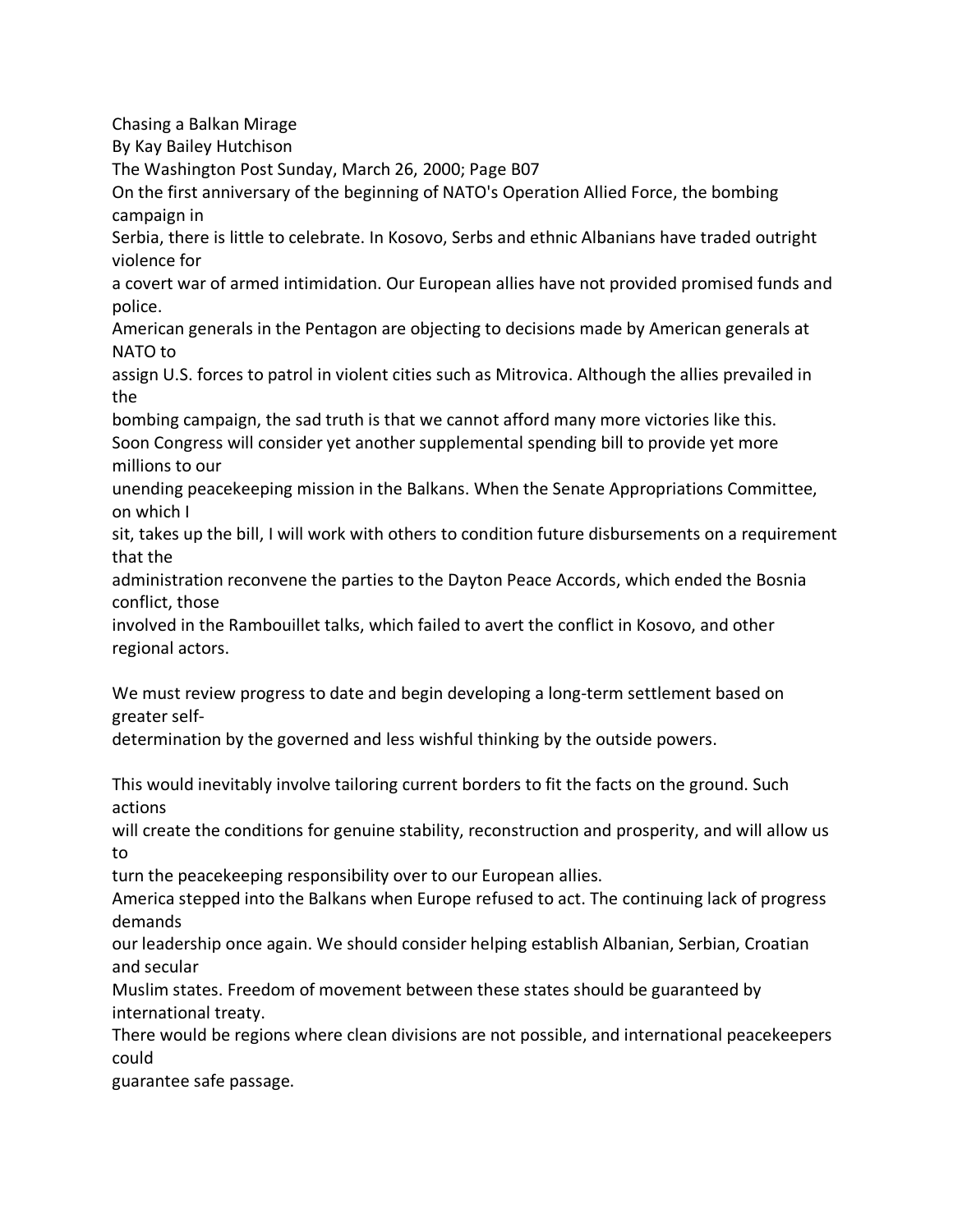The mission would be easily defined and relatively safe, the type of low-risk, limited-force peacekeeping

mission for which there are many successful precedents. Neighboring Bosnia is already 90 percent divided

along ethnic lines. We should accept that reality as the basis for a region-wide peace accord. The current policy wagers America's reputation, prestige and will on the mirage of multicultural democracy in the Balkans. We're trying to create governments that ignore history, ethnicity and nationality. Elections have been held in which refugees have been bused into disputed regions to vote for

elected officials who cannot serve because they are unable to return to their pre-war homes. American

officers spend their days deciding which vehicles can travel down which roads and other details of

military governance that are doomed to fail.

This effort is diverting the United States from its global responsibilities. We occupy a unique place in the

world today, standing astride history's path as the most powerful nation that may ever have existed. Our

super-charged economic engine and magnetic cultural dynamism are reshaping the world.

History tells us that national greatness can be eroded not only by external threats but also by complacent

domestic policies. Our Balkans policy has revealed two: inattention to the maintenance of military

strength and indiscretion in its use.

A superpower's core responsibility is not to attempt to right every wrong but to preserve its strength for

those challenges only a superpower can address. The United States must know when to encourage capable

allies and proxies to address contingencies that fall short of that standard.

Instead, time and again our military's readiness to address potential threats--North Korea, mainland China,

Iraq--has been diverted into contingency missions at the periphery of our nation's security concerns that

bear little hope of resolution. Our peacekeeping burden in the 1990s has caused two of our Army divisions

to report themselves unfit for combat.

Our resources are finite, and we must begin to reverse this trend. We can achieve more in the Balkans than

a peace enforced at bayonet point. We ought to tie our continued financial support to a comprehensive

regional settlement, substantial military withdrawal from the region and a firm policy of encouraging the

Europeans to do for themselves--with appropriate U.S. support.